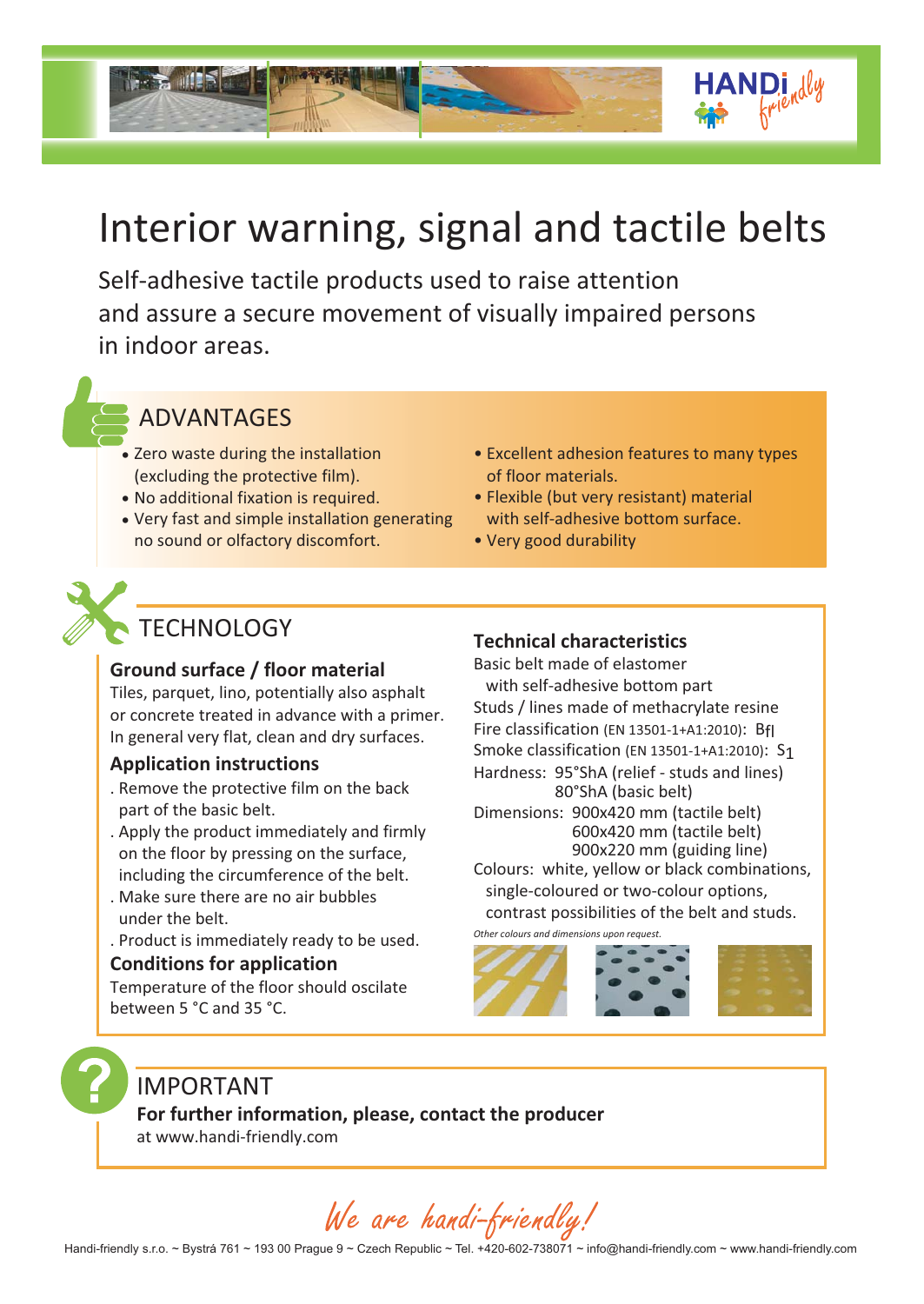

# Interior warning and signal belts

#### **Application**

The main function of interior warning and signal belts with stud relief (points) is to warn visually impaired persons against danger areas (stairs, lift, platforms, etc.). At the same time, belts with studs are often used as decision fields (crossroads), where visually handicapped people have the possibility to change their walking direction.

### **Basic data**

| Thickness of basic belt  approx. 1,5 mm |  |
|-----------------------------------------|--|
|                                         |  |
|                                         |  |
|                                         |  |



**Warning and signal belt with studs according to ISO 23599/2012**







Handi-friendly s.r.o. ~ Bystrá 761 ~ 193 00 Prague 9 ~ Czech Republic ~ Tel. +420-602-738071 ~ info@handi-friendly.com ~ www.handi-friendly.com